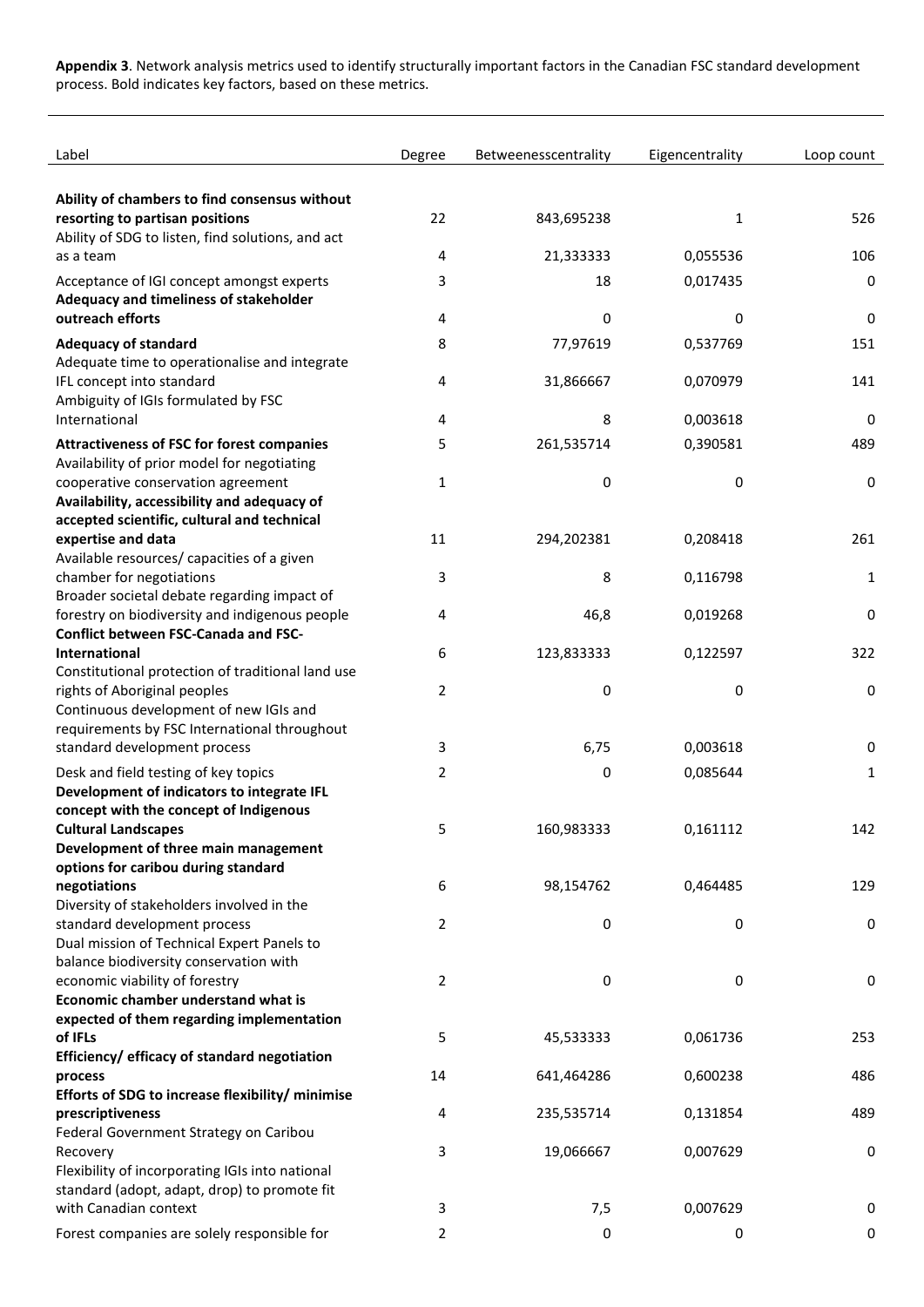| implementation of standard                                                                    |   |            |          |             |
|-----------------------------------------------------------------------------------------------|---|------------|----------|-------------|
|                                                                                               |   |            |          |             |
| FSC International's desire to strengthen<br>regional/international consistency of FSC         |   |            |          |             |
| standards                                                                                     | 5 | 0          | 0        | 0           |
| FSC-Canada adopts consensus-based, holistic                                                   |   |            |          |             |
| approach focused on landscape management                                                      |   |            |          |             |
| for development of new biodiversity targets                                                   | 9 | 231,435714 | 0,162612 | 361         |
| FSC-Canada's development of innovative                                                        |   |            |          |             |
| procedures for standard negotiations                                                          | 5 | 228,392857 | 0,22273  | 157         |
| FSC-International focused on quantitative                                                     |   |            |          |             |
| biodiversity targets per specific forest                                                      |   |            |          |             |
| management unit (e.g. 10% set-asides)                                                         | 1 | 0          | 0        | $\pmb{0}$   |
| ICL concept under development                                                                 | 3 | 113,333333 | 0,373438 | 142         |
| IFL concept integrated into new standard                                                      | 4 | 11,833333  | 0,417612 | 2           |
| IGIs developed as a calibrating tool across FSC                                               |   |            |          |             |
| regions/ nations                                                                              | 3 | 3,75       | 0,003618 | 0           |
| Impact of forestry, resource exploration, road                                                |   |            |          |             |
| building, and other human activity on Caribou                                                 |   |            |          |             |
| and indigenous people                                                                         | 2 | 0          | 0        | 0           |
| Integration of comments into new standard                                                     | 3 | 0,5        | 0,003618 | 0           |
| Investment of unpaid time and effort by                                                       |   |            |          |             |
| volunteer members                                                                             | 6 | 300,619048 | 0,309968 | 278         |
| Lack of conformance regarding implementation                                                  |   |            |          |             |
| of caribou indicators of previous FSC standard<br>Lack of experience of forest companies with | 2 | 0          | 0        | 0           |
| landscape perspective                                                                         | 3 | 26,666667  | 0,06688  | 114         |
| Legitimacy of new standard                                                                    | 8 | 193,469048 | 0,743666 | 362         |
| Livelihood benefits from forests for local and                                                |   |            |          |             |
| indigenous communities in northern Canada                                                     | 6 | 37,716667  | 0,007236 | $\mathbf 0$ |
|                                                                                               |   |            |          |             |
| New standard perceived as innovative<br>Operational drafting of standard undertaken           | 2 | 1,833333   | 0,06688  | 44          |
| by staff and consultants (not SDG), with input                                                |   |            |          |             |
| from technical experts                                                                        | 4 | 82,5       | 0,076521 | 86          |
| Perceived ease of implementation &                                                            |   |            |          |             |
| auditability of new standard/indicators                                                       | 6 | 66,483333  | 0,06251  | 141         |
| Perceived flexibility of forest management                                                    |   |            |          |             |
| under new standard                                                                            | 5 | 130,133333 | 0,283323 | 219         |
| Perceived negative impact of standard on                                                      |   |            |          |             |
| stakeholders represented by economic                                                          |   |            |          |             |
| chamber                                                                                       | 4 | 17         | 0,003618 | 0           |
| Perception that FSC international interfered                                                  |   |            |          |             |
| with development of final standard, sometimes<br>in opposition to FSC Canada                  | 3 | 2,5        | 0,003618 | 0           |
| Pressure from Federal Govt to integrate aspects                                               |   |            |          |             |
| of legislation into standard                                                                  | 1 | 0          | 0        | 0           |
| Proposed indicators concerning Caribou, IFLs,                                                 |   |            |          |             |
| and protected area networks                                                                   | 3 | 15,483333  | 0,007629 | 0           |
| Request from Aboriginal chamber to resolve                                                    |   |            |          |             |
| issues on identification, conservation, or                                                    |   |            |          |             |
| protection of IFL                                                                             | 5 | 21,25      | 0,025064 | 0           |
| SDG able to focus on most complex and                                                         |   |            |          |             |
| contested issues                                                                              | 3 | 11,25      | 0,027768 | 17          |
| Size of SDG                                                                                   | 3 | 27         | 0,076521 | 54          |
| Skills, knowledge and devotion of people in                                                   |   |            |          |             |
| standard development process                                                                  | 5 | 39,5       | 0,112787 | 147         |
| Stakeholders' satisfaction with process and/or                                                |   |            |          |             |
| outcomes                                                                                      | 9 | 102,47619  | 0,685928 | 283         |
| Standard development process perceived as<br>technical exercise rather than a negotiation     | 3 | 0          | 0,365417 | 72          |
|                                                                                               |   |            |          |             |
| <b>Stringency of biodiversity conservation</b>                                                | 5 | 100,359524 | 0,117037 | 190         |